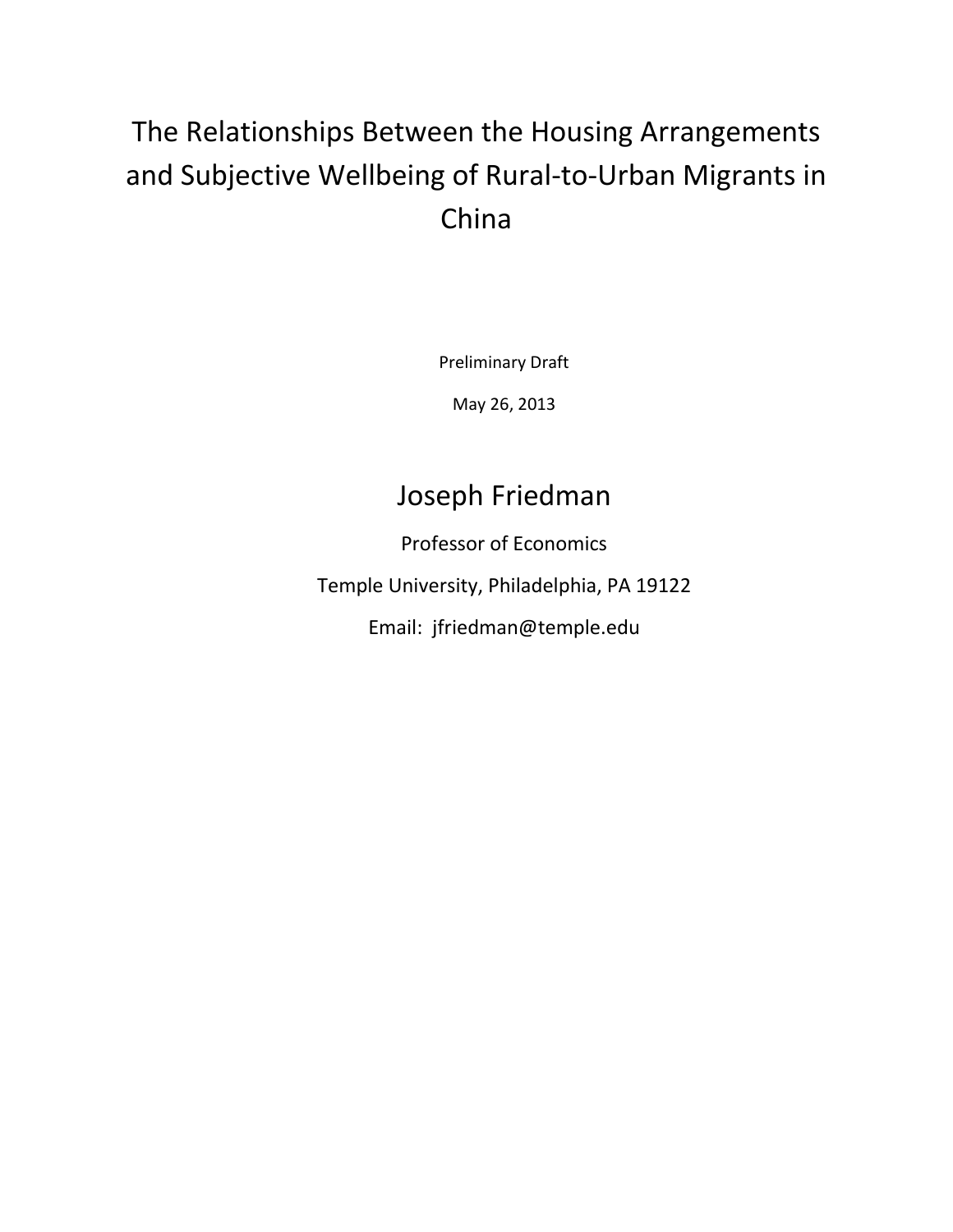#### 1. Introduction

In recent years economists and social scientists have become interested in assessing the wellbeing of people using broader indicators than GDP or income. But what is *Well-Being*? According to the CDC (Center for Disease Control):

*"Well-being is a positive outcome that is meaningful for people and for many sectors of society, because it tells us that people perceive that their lives are going well. Good living conditions (e.g., housing, employment) are fundamental to well-being. Tracking these conditions is important for public policy. However, many indicators that measure living conditions fail to measure what people think and feel about their lives, such as the quality of their relationships, their positive emotions and resilience, the realization of their potential, or their overall satisfaction with life—i.e., their "well-being."1, 2 Wellbeing generally includes global judgments of life satisfaction and feelings ranging from depression to joy.3, 4* 

There are two broad and complementary concepts of well- being: the 'hedonic' and 'eudaimonic' approaches. The hedonic approach emphasizes happiness (pleasant affect, life satisfaction) whereas the eudaimonic approach emphasizes optimal psychological and social functioning such as autonomy, personal growth, self-accepting, purpose in life, environmental mastery and positive relation with others C. D. Ryff (1989). The hedonic approach is often called Subjective Well Being (SWB), whereas the eudaimonic approach is often called Psychological Well-Being (PWB).

This paper explores the relationship between mental health or SWB, demographic variables and the housing conditions of rural to urban migrants in China. The data for the paper are from the 2008 wave of the Rural to Urban Migration in China (RUMiC) survey, which collected data on migrants in major urban destinations. Only heads of household and single persons were included in the analyses. As part of the survey, respondents were asked the widely used 12 questions of the *General Health Questionnaire* (GHQ-12). The GHQ-12 questionnaire was developed by Goldberg (1972) to screen subjects for psychiatric morbidity or "caseness." The GHQ-12 was the subject of numerous psychometrics analyses and is accepted as having excellent psychometric properties.

The GHQ consists of 12 items that reflect the enduring positive and negative affective states associated with SWB (See Appendix A.1 for the list of the questions and the response alternatives). More specifically, SWB is the average mood of positive and negative affective experiences, in a specified time period (Eid & Diener, 2004). Responses to each question were recorded on a four point Likert scale (0,1,2,3). The 12-item GHQ-12 comprises six 'positive' and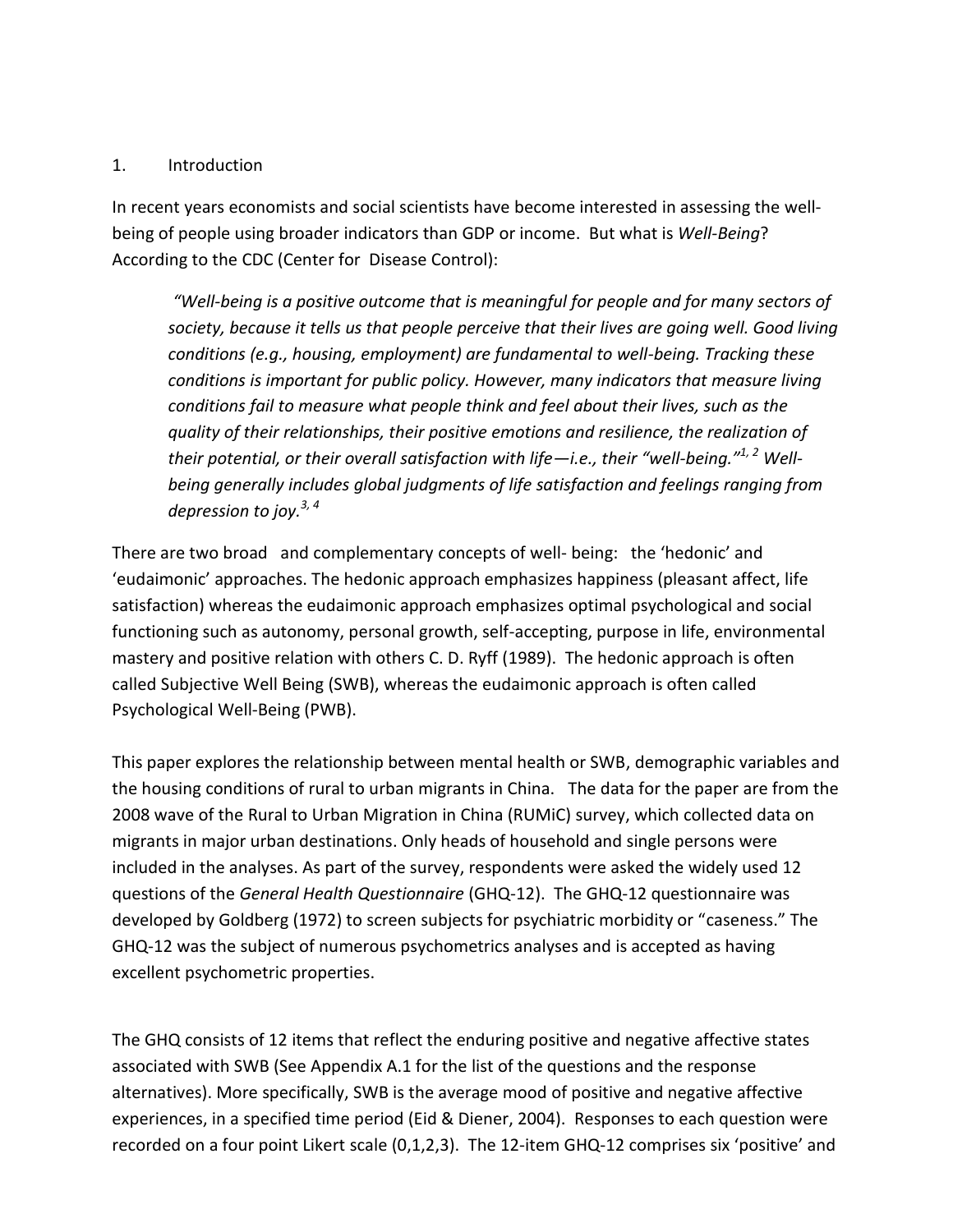six 'negative' items concerning the past few weeks. Positive items included 'Have you recently felt capable of making decisions about things?', while negative items included 'Have you recently felt constantly under strain?' Items were classified in this way according to wording, with positively worded items having responses arranged along a typical ordinal scale: 'Better than usual', 'Same as usual', 'Less than usual' and 'Much less than usual.' Responses to negatively worded items use converse scaling: 'Not at all', 'No more than usual', 'Rather more than usual' and 'Much more than usual.' Questions 1, 3, 4, 7, 8 and 12 are regarded as positively worded items. The other questions are negatively worded. *Positively* worded items were coded so that a high score indicated endorsement of an item (e.g. 'better than usual'). Higher score on *negative* items indicate rejection of an item (e.g. 'not at all').

In econometric studies, the GHQ-12 is commonly used as a proxy measure for SWB. For example, Clark (2003) studied the effect of unemployment upon SWB while Akay et al (2012) examined the relationship between the amount of remittance and the SWB of remitters. These and other studies consider the GHQ-12 to be, as its developer, Goldberg, intended, a one dimensional instrument wherein the sum of responses yields a single composite score. However, when one turns to the body of psychometric studies of the GHQ-12, there is evidence that the 12 questions are proxies for two or even three distinct latent variables or factors (cf. Smith et al, 2010 and the references therein). The issue of dimensionality is an important one since if the GHQ-12 is indeed multi-dimensional, treating it as a measure of a single factor with a single summary score *may* mask other salient relationships and insights. This paper is one of the few econometric analyses that directly address the property of multi-dimensionality with respect to this frequently used measure of SWB. In brief, the principal finding is that, based on exploratory factor analysis (EFA) conducted on this RUMIC sample of Chinese rural- to-urban migrants, two distinct factors emerge. The first factor can be described as measuring "coping/engagement," the second factor can be described as measuring "depression/stress."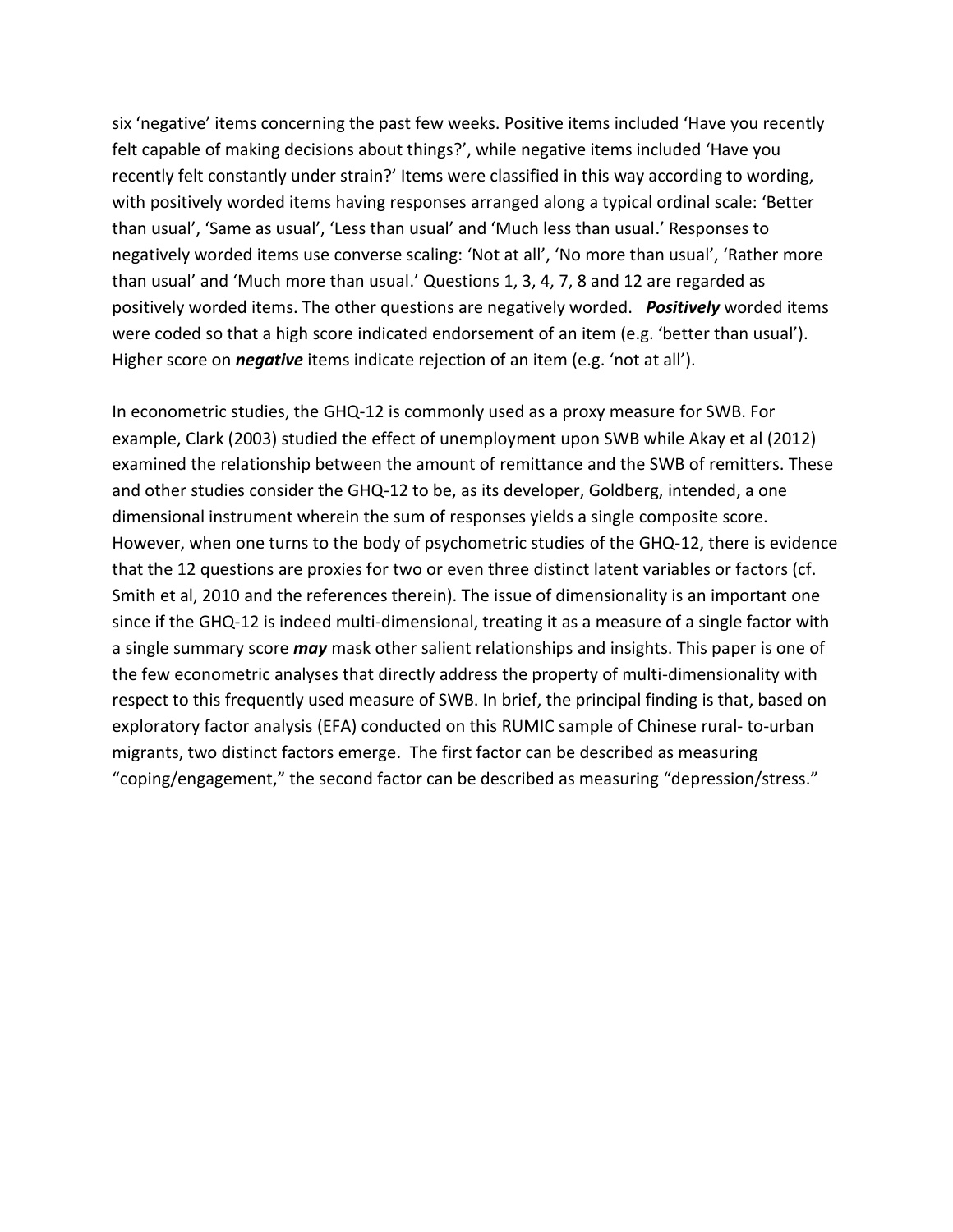### 2. The Factorial Structure of GHQ-12 for Chinese Rural to Urban Migrants

The original use of GHQ-12 was conceived as a unitary screening measure, thus only takes into account the sum of all the items. In contrast, many studies of the factorial structure of GHQ-12 conclude that it can best be thought of as multidimensional scales that assess several distinct measures of affective states. This section uses exploratory factor analysis to examine the dimensionality of the GHQ-12 as applied to Chinese migrants.

The twelve items of the GHQ were coded using a four points Likert scale. The six **positive** questions (1, 3, 4, 7, 8 and 12) were coded from the most positive to the least positive:  $3 =$ Better than usual, 2= Same as usual, 1= Less than usual, 0=Much less than usual. The six **negative** questions (2, 5, 6, 9, 10 and 11) were coded from the least negative to the most negative:  $3$  = Not at all,  $2$  = No more than usual,  $1$  = Rather more than usual,  $0$  = Much more than usual. Table 1 shows the correlations among the items as well as their means and standard deviations. All the correlations are statistically significant different from zero at the 1% level but they are all quite small. All the means are greater than 1.5 suggesting that the majority of respondents considered themselves mentally healthy.

Exploratory factor analysis was performed using the maximum likelihood estimation with the oblique factor rotation of SPSS. In the next stage of this research a Structural Equation Model using AMOS will be estimated. Oblique (non-orthogonal) factors were estimated for two reasons. First, Graetz (1991) concluded that oblique factor rotation better approaches the criterion of simple structure, and allows separate components of the GHQ to be identified and measured using factor scores. Second, some of the tests described in section 3 are performed using Seemingly Unrelated regressions models (SUR) are more efficient when the factors are correlated.

Two factors have Eigen values that exceed one, thus a two factor model is selected. Based on the items that load the first and largest factor it can be described as a measure of "Coping/Engagement"; the second factor can be describe as measuring "Depression/ Stress. The factor loadings are presented in Table 2, columns 1 and 2. In Addition, to allow comparisons with the unitary approach of just summing the 12 GHQ items, a single factor was estimated and its factor loadings are shown in Table 2, column 3.

Examination of the item weights for the single factor model shows that they are not too different from one another. The implication is that in empirical research the single factor estimated using factor analysis and the sum of the GHQ-12 (SUMGHQ) can be good proxies for each other. Indeed the correlation between the single factor and SUMGHQ is 99.6%. Turning to the two factors model, the correlation between SUMGHQ and the first factor (coping) is 97.1%, while the correlation between SUMGHQ and the second factor is -89.1%. This suggests that the two factors model reveals a dimension of well-being (stress/depression) that is masked by the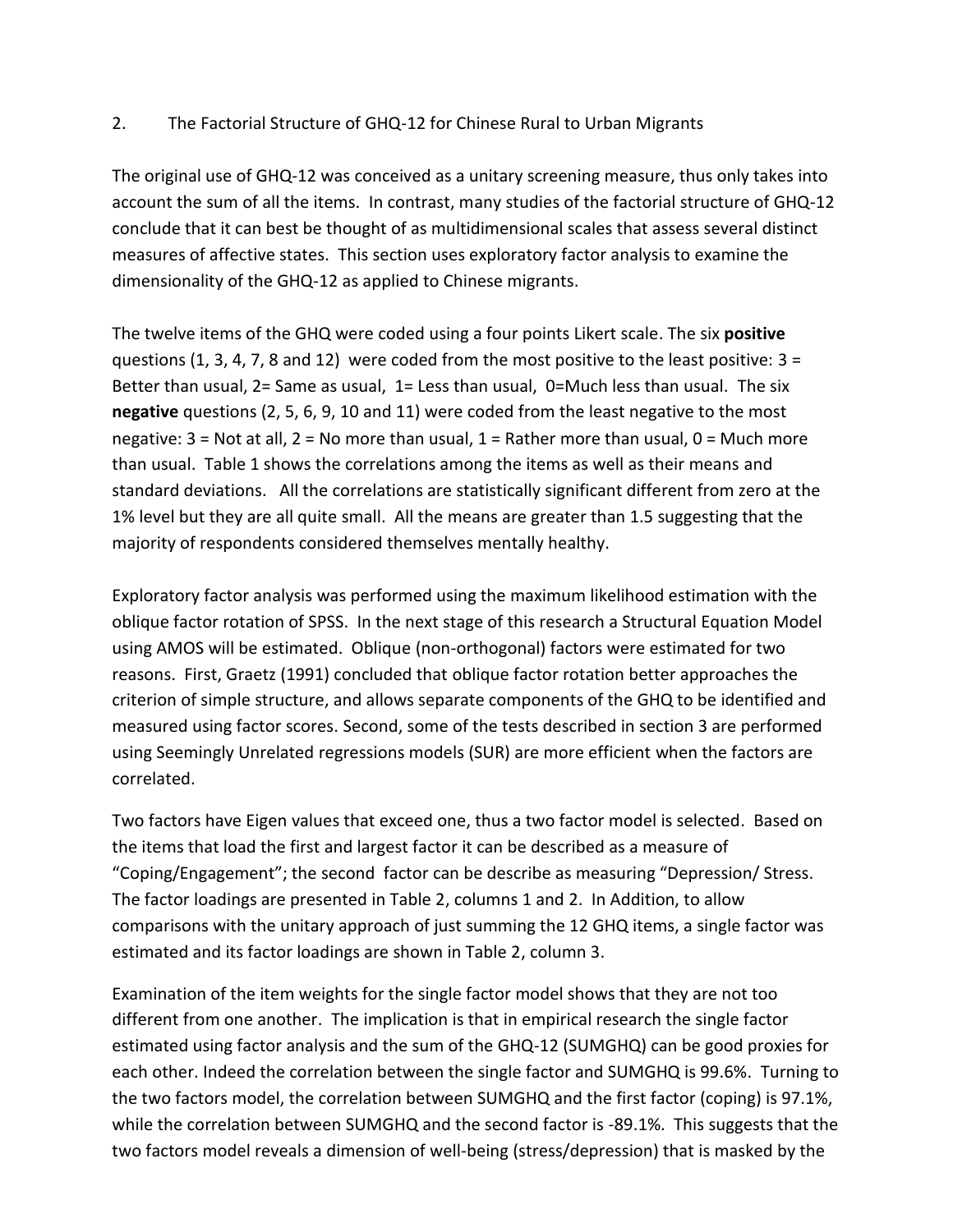single factor approach that is commonly used.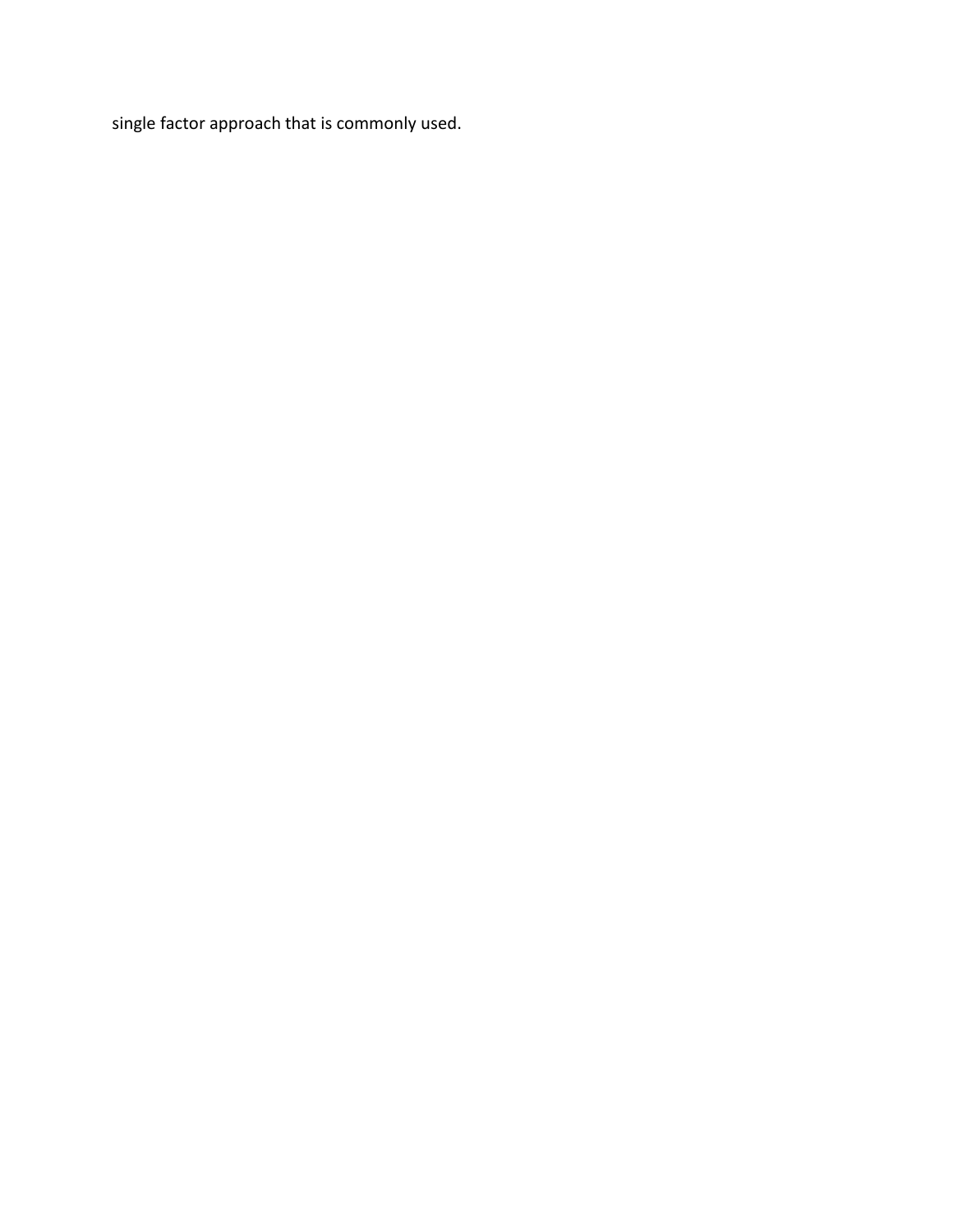| Table 2.1                 |  |
|---------------------------|--|
| <b>Correlation Matrix</b> |  |

|                | Been<br>able to<br>concentr<br>ate on<br>whateve<br>r you are | Lost<br>much<br>sleep<br>over | Felt that<br>you are<br>playing a<br>useful<br>part in | Felt<br>capable<br>of<br>making<br>decisions<br>about | Felt<br>constantl<br>y under | Felt you<br>couldn't<br>overcom<br>e your<br>difficulti | Been<br>able to<br>enjoy<br>your<br>normal<br>day to<br>day | Been<br>able to<br>face up<br>to your<br>problem | Been<br>feeling<br>unhappy<br>and<br>depresse | Been<br>losing<br>confiden<br>ce in | Been<br>thinking<br>of<br>yourself<br>as a<br>worthles | Been<br>feeling<br>reasonab<br>ly happy,<br>all things<br>consider |
|----------------|---------------------------------------------------------------|-------------------------------|--------------------------------------------------------|-------------------------------------------------------|------------------------------|---------------------------------------------------------|-------------------------------------------------------------|--------------------------------------------------|-----------------------------------------------|-------------------------------------|--------------------------------------------------------|--------------------------------------------------------------------|
|                | doing                                                         | worry                         | things                                                 | things                                                | strain                       | es                                                      | activities                                                  | S                                                | d                                             | yourself                            | s person                                               | ed                                                                 |
| P1             | 1.000                                                         | .308                          | .283                                                   | .273                                                  | .252                         | .252                                                    | .249                                                        | .278                                             | .296                                          | .305                                | .239                                                   | .218                                                               |
| N <sub>2</sub> |                                                               | 1.000                         | .204                                                   | .172                                                  | .367                         | .290                                                    | .255                                                        | .199                                             | .341                                          | .274                                | .222                                                   | .222                                                               |
| P <sub>3</sub> |                                                               |                               | 1.000                                                  | .363                                                  | .164                         | .265                                                    | .291                                                        | .283                                             | .233                                          | .306                                | .249                                                   | .249                                                               |
| P <sub>4</sub> |                                                               |                               |                                                        | 1.000                                                 | .163                         | .233                                                    | .261                                                        | .311                                             | .221                                          | .298                                | .271                                                   | .237                                                               |
| <b>N5</b>      |                                                               |                               |                                                        |                                                       | 1.000                        | .330                                                    | .277                                                        | .177                                             | .386                                          | .247                                | .208                                                   | .285                                                               |
| N <sub>6</sub> |                                                               |                               |                                                        |                                                       |                              | 1.000                                                   | .300                                                        | .272                                             | .317                                          | .366                                | .294                                                   | .274                                                               |
| P7             |                                                               |                               |                                                        |                                                       |                              |                                                         | 1.000                                                       | .284                                             | .306                                          | .290                                | .295                                                   | .428                                                               |
| P8             |                                                               |                               |                                                        |                                                       |                              |                                                         |                                                             | 1.000                                            | .285                                          | .330                                | .301                                                   | .258                                                               |
| N <sub>9</sub> |                                                               |                               |                                                        |                                                       |                              |                                                         |                                                             |                                                  | 1.000                                         | .333                                | .286                                                   | .294                                                               |
| N10            |                                                               |                               |                                                        |                                                       |                              |                                                         |                                                             |                                                  |                                               | 1.000                               | .422                                                   | .262                                                               |
| N11            |                                                               |                               |                                                        |                                                       |                              |                                                         |                                                             |                                                  |                                               |                                     | 1.000                                                  | .311                                                               |
| P12            |                                                               |                               |                                                        |                                                       |                              |                                                         |                                                             |                                                  |                                               |                                     |                                                        | 1.000                                                              |
| Mean           | 1.660                                                         | 1.640                         | 1.680                                                  | 1.630                                                 | 1.80                         | 1.58                                                    | 1.76                                                        | 1.58                                             | 1.61                                          | 1.45                                | 1.37                                                   | 1.79                                                               |
| Std Dev        | .744                                                          | .623                          | .656                                                   | .650                                                  | .633                         | .580                                                    | .722                                                        | .688                                             | .590                                          | .558                                | .537                                                   | .652                                                               |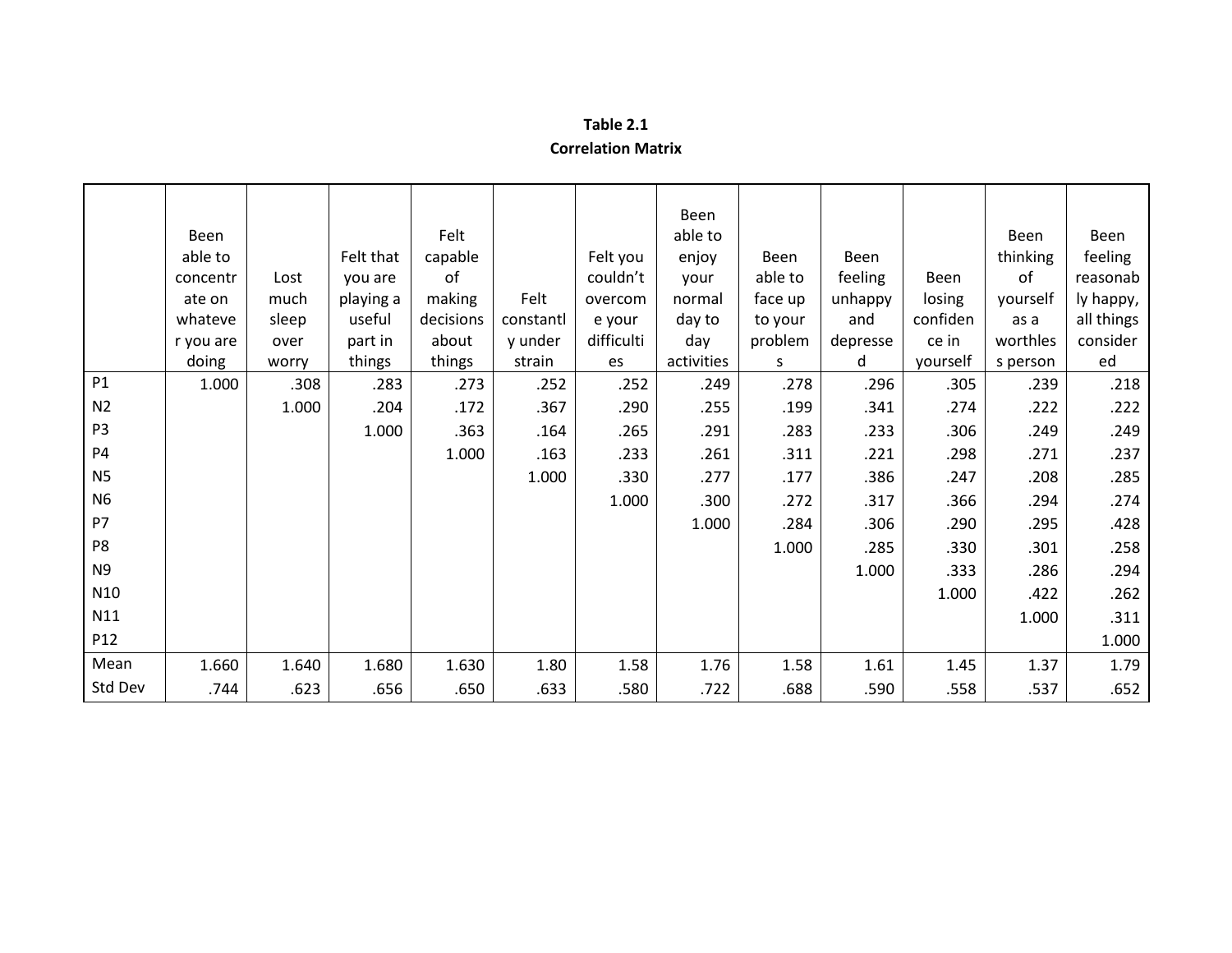#### **Table 2.2 Factor Loadings and Factor score for One and Two Factors Models**

|                                                      | <b>Factor Matrix</b>   |                                                                                                                                     |          |  |                                                                                                                                                                                                                                                                                             | <b>Factor Score Coefficient Matrix</b> |          |  |
|------------------------------------------------------|------------------------|-------------------------------------------------------------------------------------------------------------------------------------|----------|--|---------------------------------------------------------------------------------------------------------------------------------------------------------------------------------------------------------------------------------------------------------------------------------------------|----------------------------------------|----------|--|
| Item                                                 | One<br><b>Factor</b>   | <b>Two Factors Model</b>                                                                                                            |          |  | One<br><b>Factor</b>                                                                                                                                                                                                                                                                        | <b>Two Factors Model</b>               |          |  |
|                                                      | <b>Model</b>           | Factor 1                                                                                                                            | Factor 2 |  | <b>Model</b>                                                                                                                                                                                                                                                                                | Factor 1                               | Factor 2 |  |
| Been able to concentrate on whatever you are doing   | .504                   | .332                                                                                                                                | .213     |  | .119                                                                                                                                                                                                                                                                                        | .110                                   | .092     |  |
| Lost much sleep over worry                           | .489                   |                                                                                                                                     | .551     |  | .113                                                                                                                                                                                                                                                                                        | .044                                   | .196     |  |
| Felt that you are playing a useful part in things    | .493                   | .596                                                                                                                                |          |  | .114                                                                                                                                                                                                                                                                                        | .177                                   | .018     |  |
| Felt capable of making decisions about things        | .477                   | .630                                                                                                                                |          |  | .108                                                                                                                                                                                                                                                                                        | .185                                   | .003     |  |
| Felt constantly under strain                         | .492                   | $-189$                                                                                                                              | .790     |  | .114                                                                                                                                                                                                                                                                                        | .000                                   | .336     |  |
| Felt you couldn't overcome your difficulties         | .555                   | .269                                                                                                                                | .338     |  | .141                                                                                                                                                                                                                                                                                        | .108                                   | .139     |  |
| Been able to enjoy your normal day to day activities | .559                   | .370                                                                                                                                | .230     |  | .143                                                                                                                                                                                                                                                                                        | .131                                   | .108     |  |
| Been able to face up to your problems                | .513                   | .562                                                                                                                                |          |  | .122                                                                                                                                                                                                                                                                                        | .171                                   | .035     |  |
| Been feeling unhappy and depressed                   | .572                   |                                                                                                                                     | .508     |  | .149                                                                                                                                                                                                                                                                                        | .087                                   | .208     |  |
| Been losing confidence in yourself                   | .601                   | .528                                                                                                                                |          |  | .165                                                                                                                                                                                                                                                                                        | .189                                   | .087     |  |
| Been thinking of yourself as a worthless person      | .542                   | .512                                                                                                                                |          |  | .135                                                                                                                                                                                                                                                                                        | .164                                   | .060     |  |
| Been feeling reasonably happy, all things considered | .525                   | .319                                                                                                                                | .248     |  | .127                                                                                                                                                                                                                                                                                        | .111                                   | .105     |  |
| <b>Extraction Method:</b>                            | Maximum<br>Likelihood. | Maximum Likelihood.<br><b>Rotation Method:</b><br>Promax with Kaiser<br>Normalization.<br>a. Rotation converged<br>in 3 iterations. |          |  | Maximum Likelihood.<br>Maximum<br>Likelihood.<br><b>Rotation Method:</b><br>Promax with Kaiser<br>Rotation<br>Method:<br>Normalization.<br>Oblimin with<br><b>Factor Scores Method:</b><br>Kaiser<br>Regression.<br>Normalizatio<br>n.<br>Factor<br><b>Scores</b><br>Method:<br>Regression. |                                        |          |  |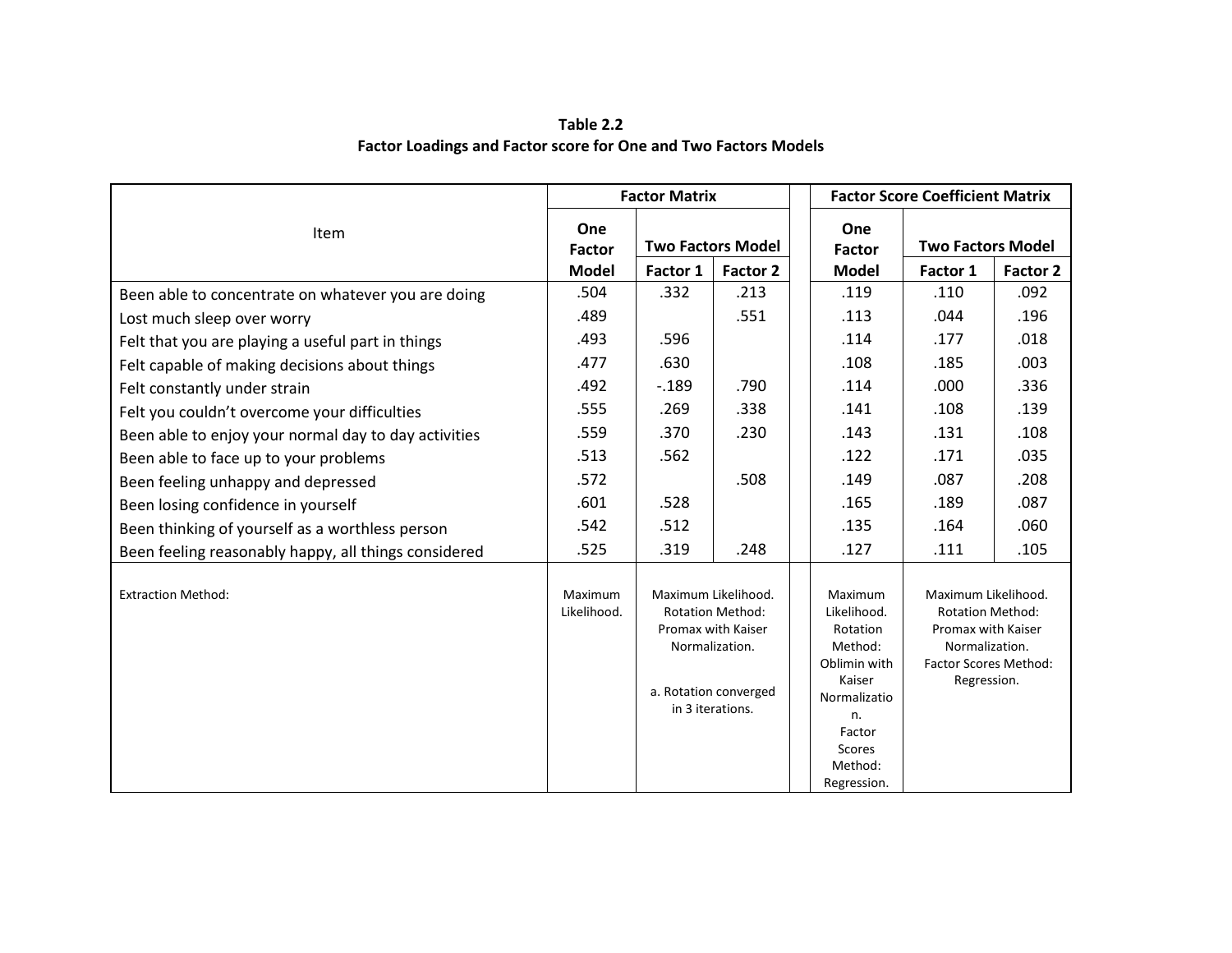#### 3. Regression Analysis

This section explores the relationships between the measures of well-being discussed above and selected socioeconomic and housing related variables. Results are presented for the sample as a whole (Table 3.1) and separately for two types of housing tenure: employer provided dorms (Table 3.2) and renters/owners (Table 3.3 and 3.4). As noted above, the correlation between SUM GHQ and the single factor model is almost perfect. Thus, not surprisingly, exactly the same variables are significant in the first two columns of each table, where column one presents the regression coefficients for the dependent variable SUM GHQ and column two presents the regression coefficients for the single factor as dependent variable. The coefficients for the same variable in the first and second columns are different because the corresponding dependent variables are measured on different scale.

For the entire sample, based on the single factor model, SWB increases with income, age, years of education, being married and being in better than average health. Variables that reduce SWB are being divorced and in worse than average health. SWB declines with years since first migration but the rate of decline is smaller the longer is the time since first migration. The two factors model is presented in the third and fourth columns of Table 3.1. The variables affecting Factor 1, coping/engagement, are almost the same as the single factor model. The exceptions are "years since first migration" which has no effect and "age" which has positive effect. These results are very similar to those in Akay, at al (2012), which, is not surprising since we use the same RUMiC data. The more interesting findings are reported in the fourth columns where the dependent variable is Factor Two, "stress/depression (SD)." It should be noted that higher values of SD and positive regression coefficients imply worse mental health and negative coefficients imply better mental health. Each of the following variables reduces SD: higher income, years of education, better than average health and being married. Variables that increase SD are: being female, widowed, worse than average health and years since first migration.

Table 3.2 shows the regression coefficients for migrants that live in employers provided dorms. The main difference between the results in this table and the results for all "income" has no effect on any of the four measures of SWB.

Table 3.3 shows the regression coefficients for migrants that live in owned or rented housing. Again we see that higher income and better than average health improve SWB and decreases SD, while worse than average health reduce SWB and increase SD. Number of Children in the household (a variable that was not included in regressions on dorm residence) increases SD. Table 3.4 is similar to Table 3.3 with four additional variables that measure housing attributes. These dummy variables indicate whether the household owns or rent its dwelling unit, the existence of a kitchen, the existence of a shared kitchen and whether the housing is shared. I expected that these variables will affect SWB and SD but this is not what the data show. None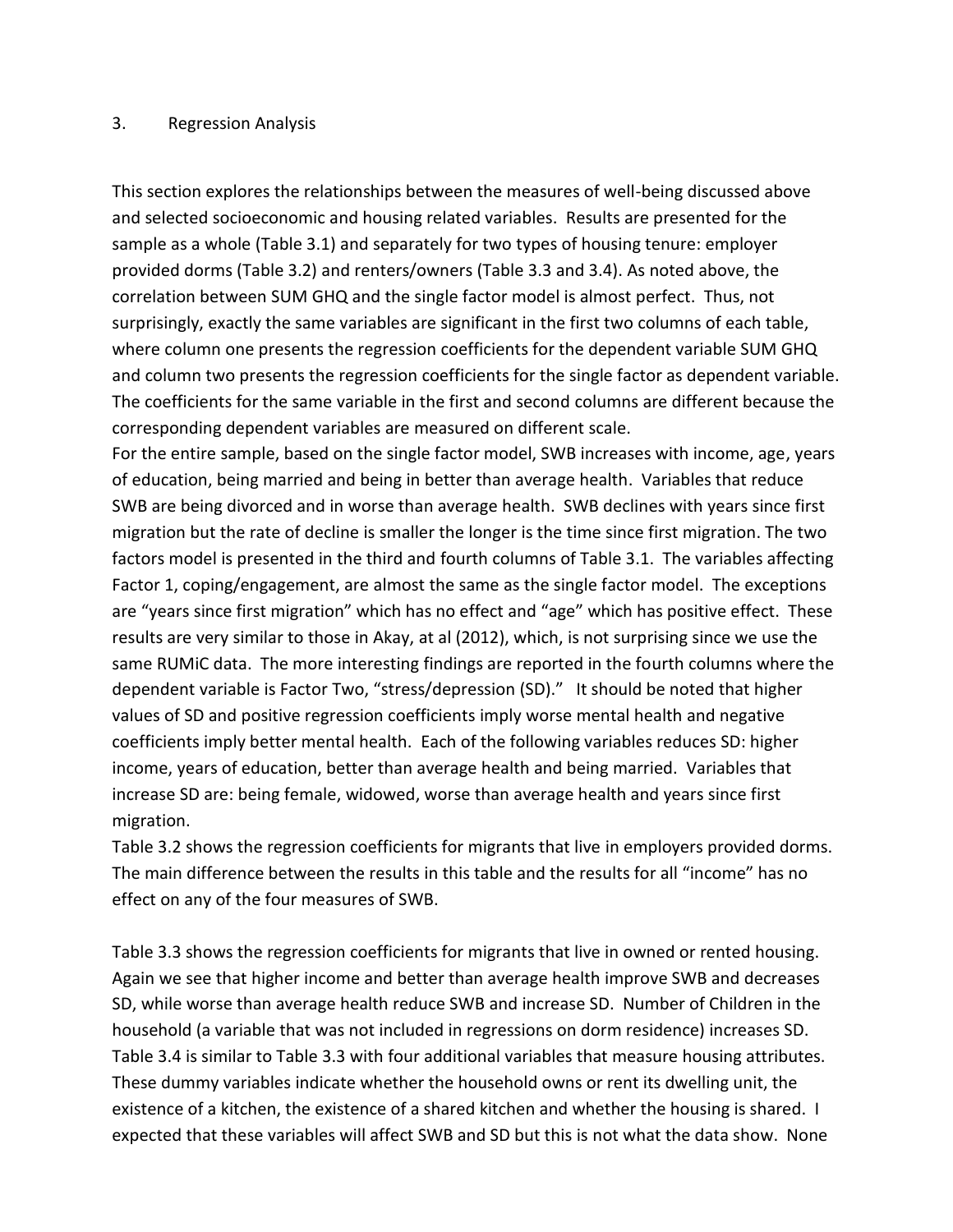of the housing variables is statistically significant. Variance ratio tests (not shown) that tested the hypothesis that the four housing variables are significant as a group also showed no effect.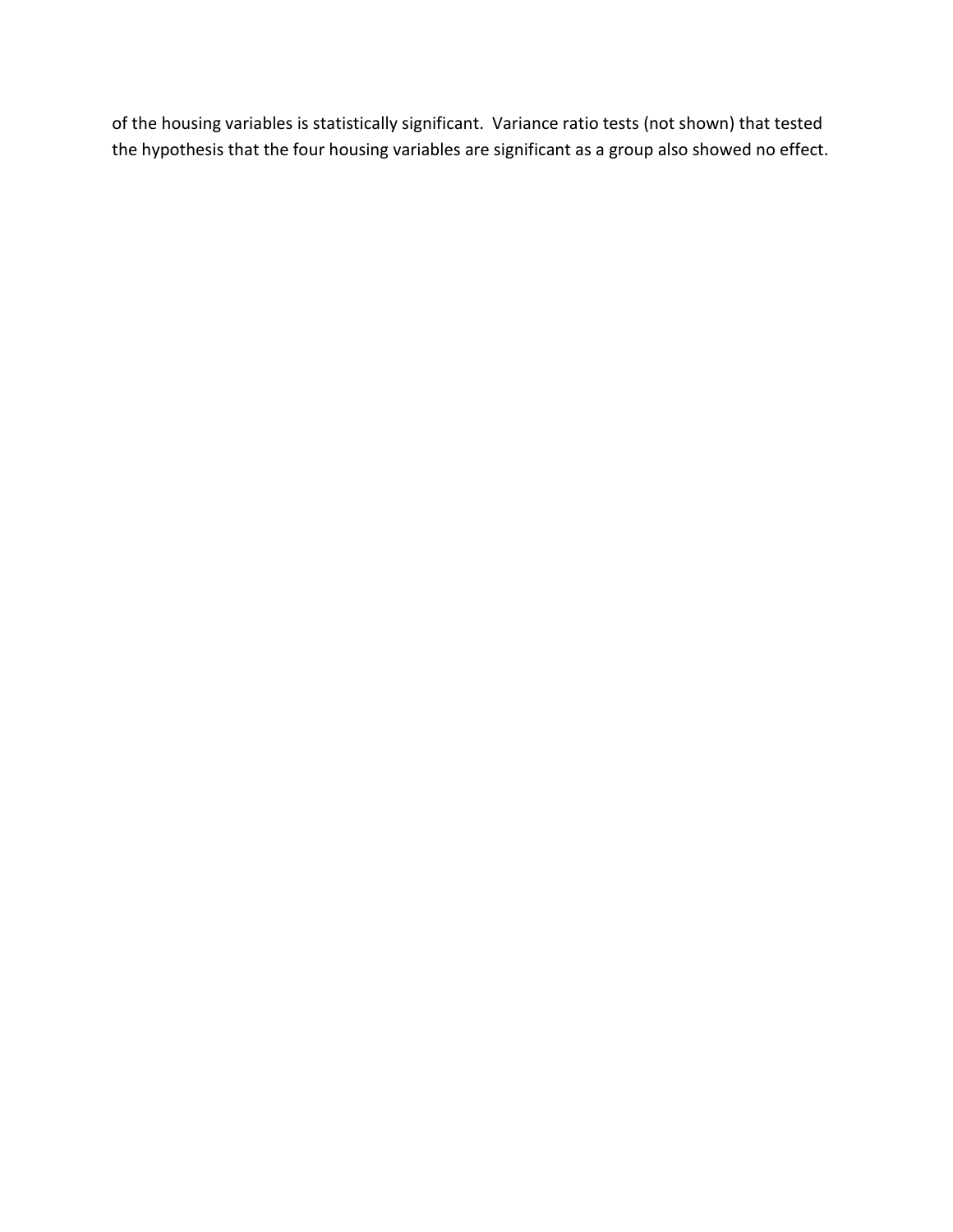|                           |               |                          | <b>Two Factors Model</b> |               |  |  |
|---------------------------|---------------|--------------------------|--------------------------|---------------|--|--|
|                           |               | SUM GHQ One Factor Model | Coping                   | Depression    |  |  |
| (Constant)                | 24.298        | $-.778$                  | $-0.943$                 | .303          |  |  |
|                           | $(0.762)$ *** | $(0.156)$ ***            | $(0.152)$ ***            | $(0.148)$ **  |  |  |
| <b>TOTAL INCOME</b>       | .122          | .026                     | .028                     | $-0.016$      |  |  |
|                           | $(0.034)$ *** | $(0.007)$ ***            | $(0.007)$ ***            | $(0.007)$ **  |  |  |
| <b>FEMALE</b>             | $-.620$       | $-.127$                  | $-.142$                  | .075          |  |  |
|                           | $(0.136)$ *** | $(0.028)$ ***            | $(0.027)$ ***            | $(0.026)$ *** |  |  |
| <b>AGE</b>                | .065          | .010                     | .017                     | .003          |  |  |
|                           | (0.047)       | (0.010)                  | $(0.009)*$               | (0.009)       |  |  |
| <b>AGE SQUARED</b>        | $-.001$       | .000                     | .000                     | .000          |  |  |
|                           | (0.001)       | (0.000)                  | (0.000)                  | (0.000)       |  |  |
| <b>MIGRATION YEARS</b>    | $-0.067$      | $-.013$                  | $-.007$                  | .022          |  |  |
|                           | $(0.031)$ **  | $(0.006)$ **             | (0.006)                  | $(0.006)$ *** |  |  |
| <b>MIGRATION YEARS SQ</b> | .002          | .000                     | .000                     | $-.001$       |  |  |
|                           | $(0.001)$ **  | $(0.000)**$              | (0.000)                  | $(0.000)$ *** |  |  |
| <b>EDUCATION</b>          | .203          | .041                     | .044                     | $-0.024$      |  |  |
|                           | $(0.028)$ *** | $(0.006)$ ***            | $(0.006)$ ***            | $(0.005)$ *** |  |  |
| MARRIED                   | .628          | .132                     | .136                     | $-0.082$      |  |  |
|                           | $(0.204)$ *** | $(0.042)$ ***            | $(0.041)$ ***            | $(0.040)$ **  |  |  |
| <b>DIVORCED</b>           | $-0.838$      | $-.178$                  | $-0.165$                 | .136          |  |  |
|                           | (0.548)       | (0.112)                  | (0.110)                  | (0.106)       |  |  |
| <b>WIDOWED</b>            | $-1.336$      | $-.289$                  | $-.222$                  | .341          |  |  |
|                           | (0.904)       | (0.186)                  | (0.181)                  | $(0.176)^*$   |  |  |
| <b>BAD HEALTH</b>         | $-3.191$      | $-0.629$                 | $-.446$                  | .803          |  |  |
|                           | $(0.580)$ *** | $(0.119)$ ***            | $(0.116)$ ***            | $(0.113)$ *** |  |  |
| <b>EXCELENT HEALTH</b>    | 2.215         | .450                     | .429                     | $-0.376$      |  |  |
|                           | $(0.125)$ *** | $(0.026)$ ***            | $(0.025)$ ***            | $(0.024)$ *** |  |  |
| R <sub>SQ</sub>           | 0.103         | 0.101                    | 0.093                    | 0.078         |  |  |
| N                         | 4751          | 4751                     | 4751                     | 4751          |  |  |

Table 3.1 Regression results for all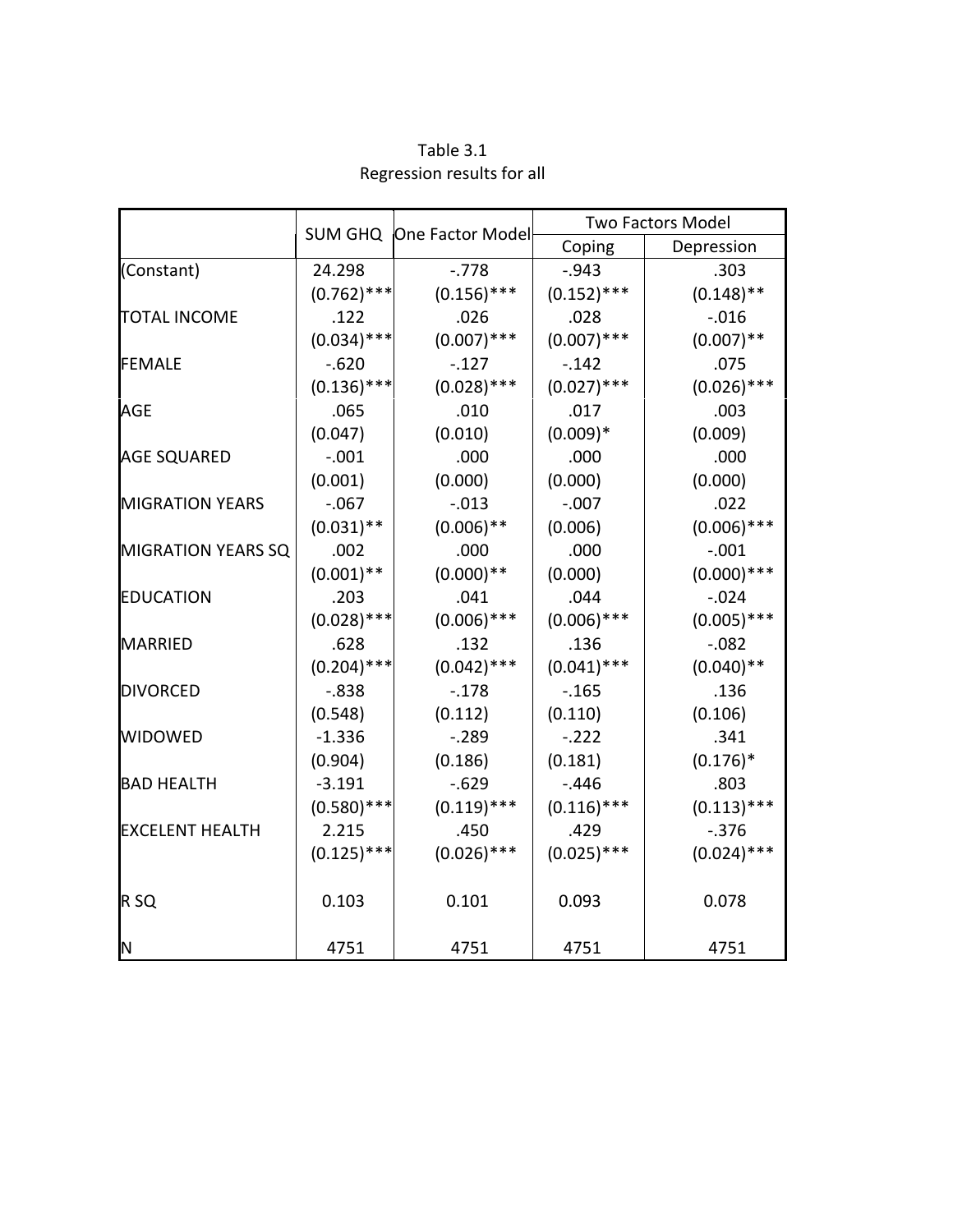|                           |                | One Factor    | <b>Two Factors Model</b> |               |  |  |
|---------------------------|----------------|---------------|--------------------------|---------------|--|--|
|                           | <b>SUM GHQ</b> | Model         | Coping                   | Depression    |  |  |
| (Constant)                | 24.588         | $-.705$       | $-0.939$                 | .122          |  |  |
|                           | $(1.064)$ ***  | $(0.218)$ *** | $(0.214)$ ***            | (0.205)       |  |  |
| <b>TOTAL INCOME</b>       | .072           | .014          | .015                     | $-0.008$      |  |  |
|                           | (0.066)        | (0.014)       | (0.013)                  | (0.013)       |  |  |
| <b>FEMALE</b>             | $-664$         | $-.142$       | $-.138$                  | .119          |  |  |
|                           | $(0.203)$ ***  | $(0.042)$ *** | $(0.041)$ ***            | $(0.039)$ *** |  |  |
| AGE                       | .030           | .002          | .011                     | .013          |  |  |
|                           | (0.066)        | (0.014)       | (0.013)                  | (0.013)       |  |  |
| <b>AGE SQUARED</b>        | .000           | .000          | .000                     | .000          |  |  |
|                           | (0.001)        | (0.000)       | (0.000)                  | (0.000)       |  |  |
| <b>MIGRATION YEARS</b>    | $-0.055$       | $-.011$       | $-.005$                  | .021          |  |  |
|                           | (0.048)        | (0.010)       | (0.010)                  | $(0.009)$ **  |  |  |
| <b>MIGRATION YEARS SQ</b> | .002           | .000          | .000                     | $-.001$       |  |  |
|                           | (0.002)        | (0.000)       | (0.000)                  | $(0.000)**$   |  |  |
| <b>EDUCATION</b>          | .243           | .050          | .054                     | $-0.027$      |  |  |
|                           | $(0.041)$ ***  | $(0.008)$ *** | $(0.008)$ ***            | $(0.008)$ *** |  |  |
| <b>MARRIED</b>            | .327           | .074          | .101                     | .003          |  |  |
|                           | (0.311)        | (0.064)       | (0.062)                  | (0.060)       |  |  |
| <b>DIVORCED</b>           | $-.976$        | $-.212$       | $-.198$                  | .163          |  |  |
|                           | (0.735)        | (0.151)       | (0.148)                  | (0.141)       |  |  |
| <b>WIDOWED</b>            | $-1.832$       | $-.381$       | $-.304$                  | .406          |  |  |
|                           | (1.141)        | (0.234)       | (0.229)                  | $(0.220)*$    |  |  |
| <b>BAD HEALTH</b>         | $-2.887$       | $-0.566$      | $-.407$                  | .695          |  |  |
|                           | $(0.843)$ ***  | $(0.173)$ *** | $(0.169)$ **             | $(0.162)$ *** |  |  |
| <b>EXCELENT HEALTH</b>    | 2.107          | .423          | .408                     | $-0.351$      |  |  |
|                           | $(0.182)$ ***  | $(0.037)$ *** | $(0.036)$ ***            | $(0.035)$ *** |  |  |
| R <sub>SQ</sub>           | 0.091          | 0.093         | 0.096                    | 0.074         |  |  |
| lΝ                        | 2273           | 2273          | 2273                     | 2273          |  |  |

Table 3.2 Dependent Variable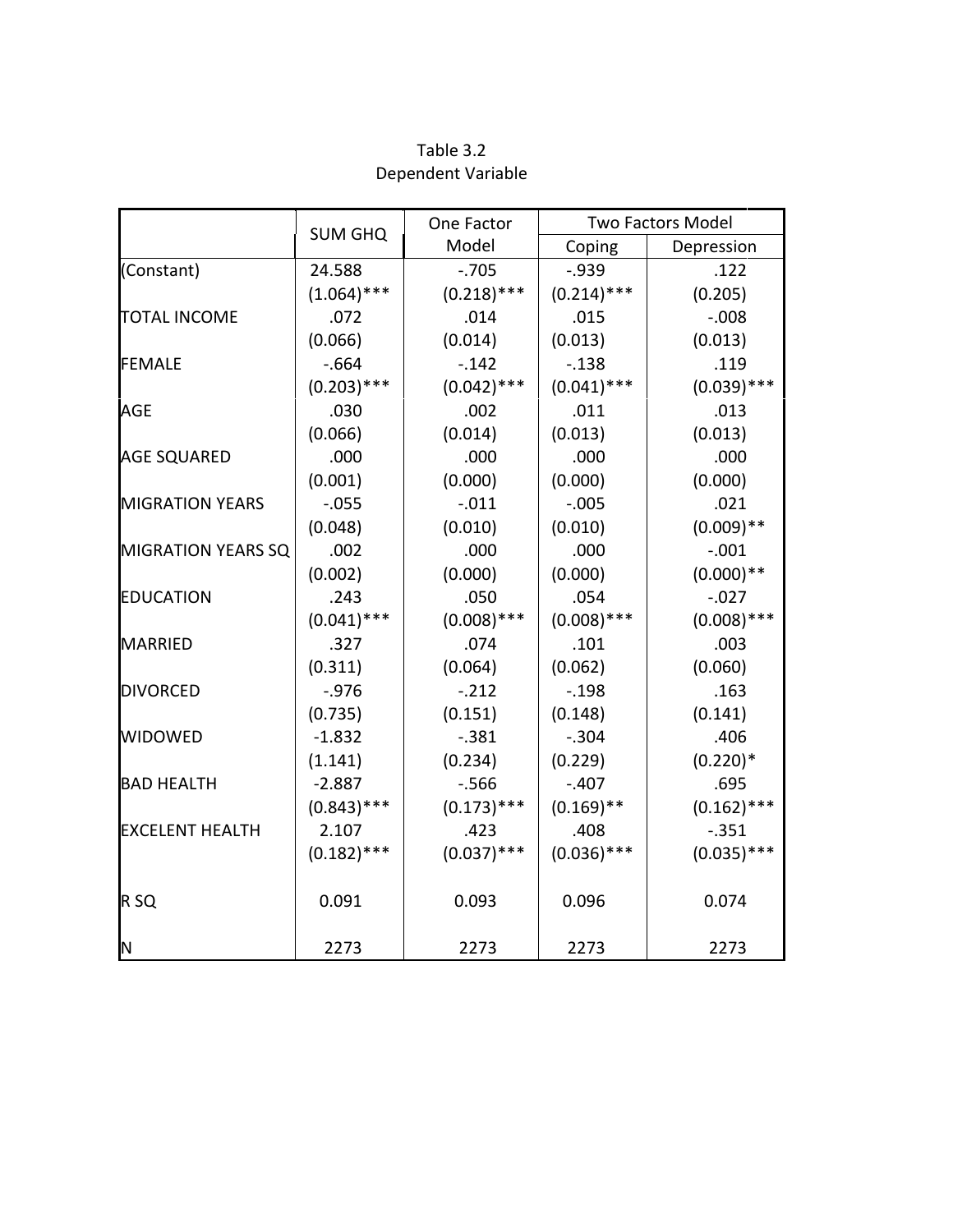|                           | <b>SUM GHQ</b> | One Factor    |               | Two Factors Model      |  |  |
|---------------------------|----------------|---------------|---------------|------------------------|--|--|
|                           |                | Model         | Coping        | Depression             |  |  |
| (Constant)                | 24.943         | $-0.705$      | $-.712$       | .611                   |  |  |
|                           | $(2.572)$ ***  | (0.529)       | (0.511)       | (0.512)                |  |  |
| <b>TOTAL INCOME</b>       | .161           | .035          | .035          | $-0.026$               |  |  |
|                           | $(0.046)$ ***  | $(0.010)$ *** | $(0.009)$ *** | $(0.009)$ ***          |  |  |
| <b>FEMALE</b>             | $-0.512$       | $-.101$       | $-0.152$      | $-.011$                |  |  |
|                           | $(0.264)$ *    | $(0.054)*$    | $(0.053)$ *** | (0.053)                |  |  |
| <b>AGE</b>                | .139           | .025          | .021          | $-.032$                |  |  |
|                           | (0.124)        | (0.026)       | (0.025)       | (0.025)                |  |  |
| <b>AGE SQUARED</b>        | $-.002$        | .000          | .000          | .000                   |  |  |
|                           | (0.002)        | (0.000)       | (0.000)       | (0.000)                |  |  |
| <b>MIGRATION YEARS</b>    | .011           | .001          | .007          | .009                   |  |  |
|                           | (0.058)        | (0.012)       | (0.012)       | (0.012)                |  |  |
| <b>MIGRATION YEARS SQ</b> | $-.001$        | .000          | .000          | .000                   |  |  |
|                           | (0.002)        | (0.000)       | (0.000)       | (0.000)                |  |  |
| <b>EDUCATION</b>          | .062           | .012          | .013          | $-.004$                |  |  |
|                           | (0.052)        | (0.011)       | (0.010)       | (0.010)                |  |  |
| <b>NUMBER OF CHILDREN</b> | (0.018)        | (0.006)       | 0.032         | 0.080                  |  |  |
|                           | (0.231)        | (0.047)       | (0.046)       | $(0.046)$ <sup>*</sup> |  |  |
| <b>MARRIED</b>            | $-0.553$       | $-.065$       | $-.048$       | .054                   |  |  |
|                           | (1.755)        | (0.361)       | (0.349)       | (0.349)                |  |  |
| <b>DIVORCED</b>           | $-2.487$       | $-.453$       | $-.378$       | .408                   |  |  |
|                           | (2.021)        | (0.415)       | (0.402)       | (0.402)                |  |  |
| <b>WIDOWED</b>            | $-2.509$       | $-.498$       | $-.397$       | .550                   |  |  |
|                           | (2.364)        | (0.486)       | (0.470)       | (0.470)                |  |  |
| <b>BAD HEALTH</b>         | $-3.662$       | $-0.712$      | $-.512$       | .933                   |  |  |
|                           | $(1.141)$ ***  | $(0.235)$ *** | $(0.227)$ **  | $(0.227)$ ***          |  |  |
| <b>EXCELENT HEALTH</b>    | 2.061          | .420          | .396          | $-0.353$               |  |  |
|                           | $(0.239)$ ***  | $(0.049)$ *** | $(0.047)$ *** | $(0.047)$ ***          |  |  |
| R <sub>SQ</sub>           | 0.091          | 0.089         | 0.089         | 0.076                  |  |  |
| ΙN                        | 1291           | 1291          | 1291          | 1291                   |  |  |

Table 3.3 Owners and Renters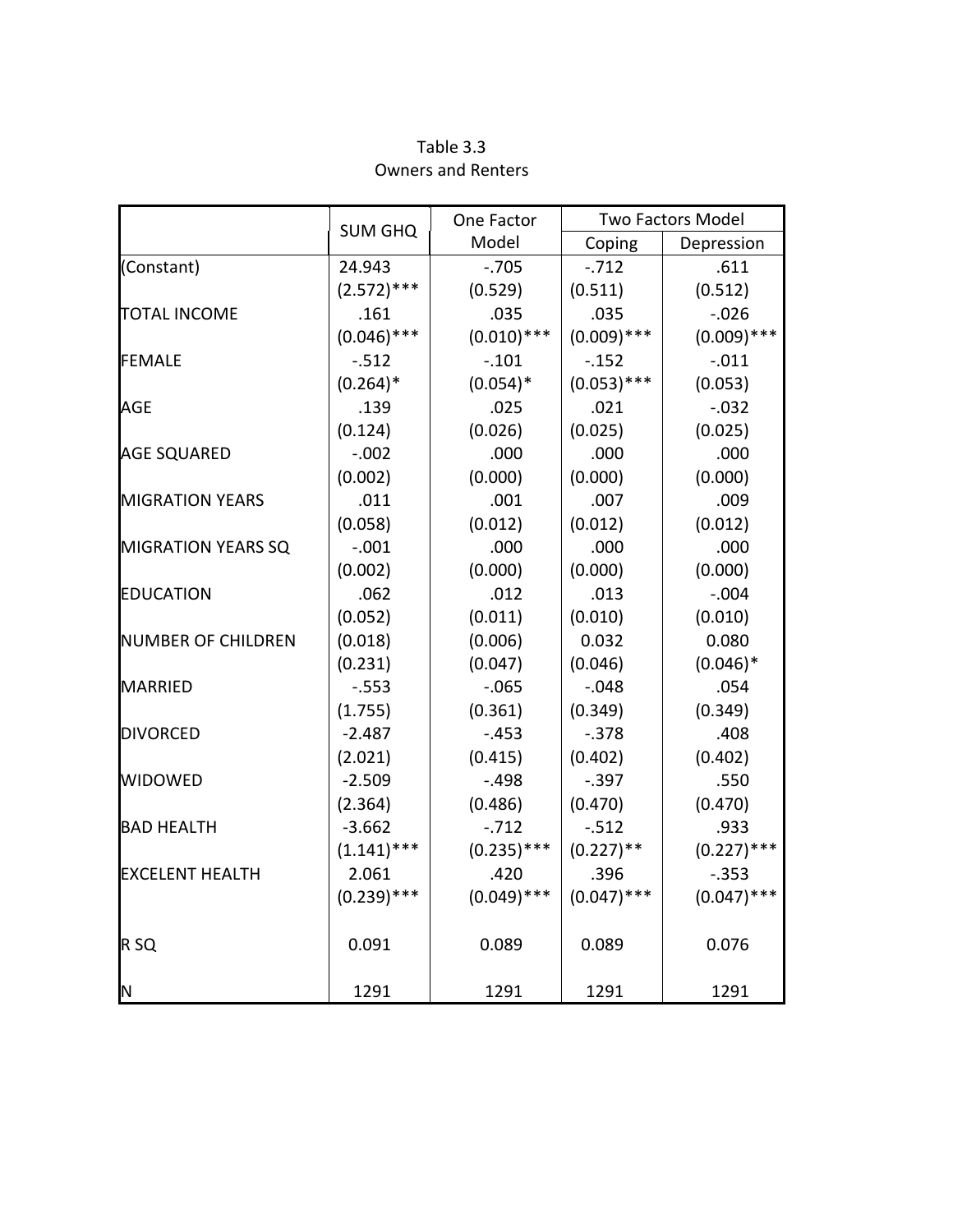|                           | <b>SUM GHQ</b> | One Factor    | Two Factors Model |               |  |  |
|---------------------------|----------------|---------------|-------------------|---------------|--|--|
|                           |                | Model         | Coping            | Depression    |  |  |
| (Constant)                | 24.932         | $-.708$       | $-0.729$          | .588          |  |  |
|                           | $(2.577)$ ***  | (0.530)       | (0.512)           | (0.512)       |  |  |
| <b>TOTAL INCOME</b>       | .149           | .033          | .033              | $-.023$       |  |  |
|                           | $(0.047)$ ***  | $(0.010)$ *** | $(0.009)$ ***     | $(0.009)$ **  |  |  |
| <b>FEMALE</b>             | $-0.535$       | $-.105$       | $-0.155$          | $-.003$       |  |  |
|                           | $(0.266)$ **   | $(0.055)*$    | $(0.053)$ ***     | (0.053)       |  |  |
| <b>AGE</b>                | .152           | .028          | .023              | $-.035$       |  |  |
|                           | (0.125)        | (0.026)       | (0.025)           | (0.025)       |  |  |
| <b>AGE SQUARED</b>        | $-.002$        | .000          | .000              | .000          |  |  |
|                           | (0.002)        | (0.000)       | (0.000)           | (0.000)       |  |  |
| <b>MIGRATION YEARS</b>    | .007           | .000          | .007              | .010          |  |  |
|                           | (0.058)        | (0.012)       | (0.012)           | (0.012)       |  |  |
| <b>MIGRATION YEARS SQ</b> | $-.001$        | .000          | .000              | .000          |  |  |
|                           | (0.002)        | (0.000)       | (0.000)           | (0.000)       |  |  |
| <b>EDUCATION</b>          | .054           | .010          | .012              | $-.002$       |  |  |
|                           | (0.052)        | (0.011)       | (0.010)           | (0.010)       |  |  |
| <b>NUMBER OF CHILDREN</b> | (0.024)        | (0.007)       | 0.031             | 0.082         |  |  |
|                           | (0.231)        | (0.048)       | (0.046)           | $(0.046)*$    |  |  |
| <b>MARRIED</b>            | $-0.580$       | $-068$        | $-.041$           | .078          |  |  |
|                           | (1.762)        | (0.362)       | (0.350)           | (0.350)       |  |  |
| <b>DIVORCED</b>           | $-2.474$       | $-.448$       | $-.369$           | .416          |  |  |
|                           | (2.031)        | (0.418)       | (0.404)           | (0.404)       |  |  |
| <b>WIDOWED</b>            | $-2.385$       | $-.470$       | $-.369$           | .533          |  |  |
|                           | (2.372)        | (0.488)       | (0.472)           | (0.472)       |  |  |
| <b>BAD HEALTH</b>         | $-3.751$       | $-0.729$      | $-.526$           | .955          |  |  |
|                           | $(1.145)$ ***  | $(0.235)$ *** | $(0.228)$ **      | $(0.228)$ *** |  |  |
| <b>EXCELENT HEALTH</b>    | 2.061          | .420          | .398              | $-0.350$      |  |  |
|                           | $(0.239)$ ***  | $(0.049)$ *** | $(0.048)$ ***     | $(0.048)$ *** |  |  |
| <b>NO KITCHEN</b>         | (0.082)        | (0.017)       | 0.004             | 0.050         |  |  |
|                           | (0.263)        | (0.054)       | (0.052)           | (0.052)       |  |  |
| <b>SHARED KITCHEN</b>     | 0.020          | 0.008         | 0.047             | 0.064         |  |  |
|                           | (0.398)        | (0.082)       | (0.079)           | (0.079)       |  |  |
| <b>SHARED HOUSING</b>     | (0.187)        | (0.042)       | (0.046)           | 0.018         |  |  |
|                           | (0.356)        | (0.073)       | (0.071)           | (0.071)       |  |  |
| <b>OWNER</b>              | 0.557          | 0.109         | 0.100             | (0.113)       |  |  |
|                           | (0.424)        | (0.087)       | (0.084)           | (0.084)       |  |  |
| R <sub>SQ</sub>           | 0.093          | 0.091         | 0.09              | 0.078         |  |  |
| N                         | 1291           | 1291          | 1291              | 1291          |  |  |

Table 3.4 Owners and Renters with Housing Attributes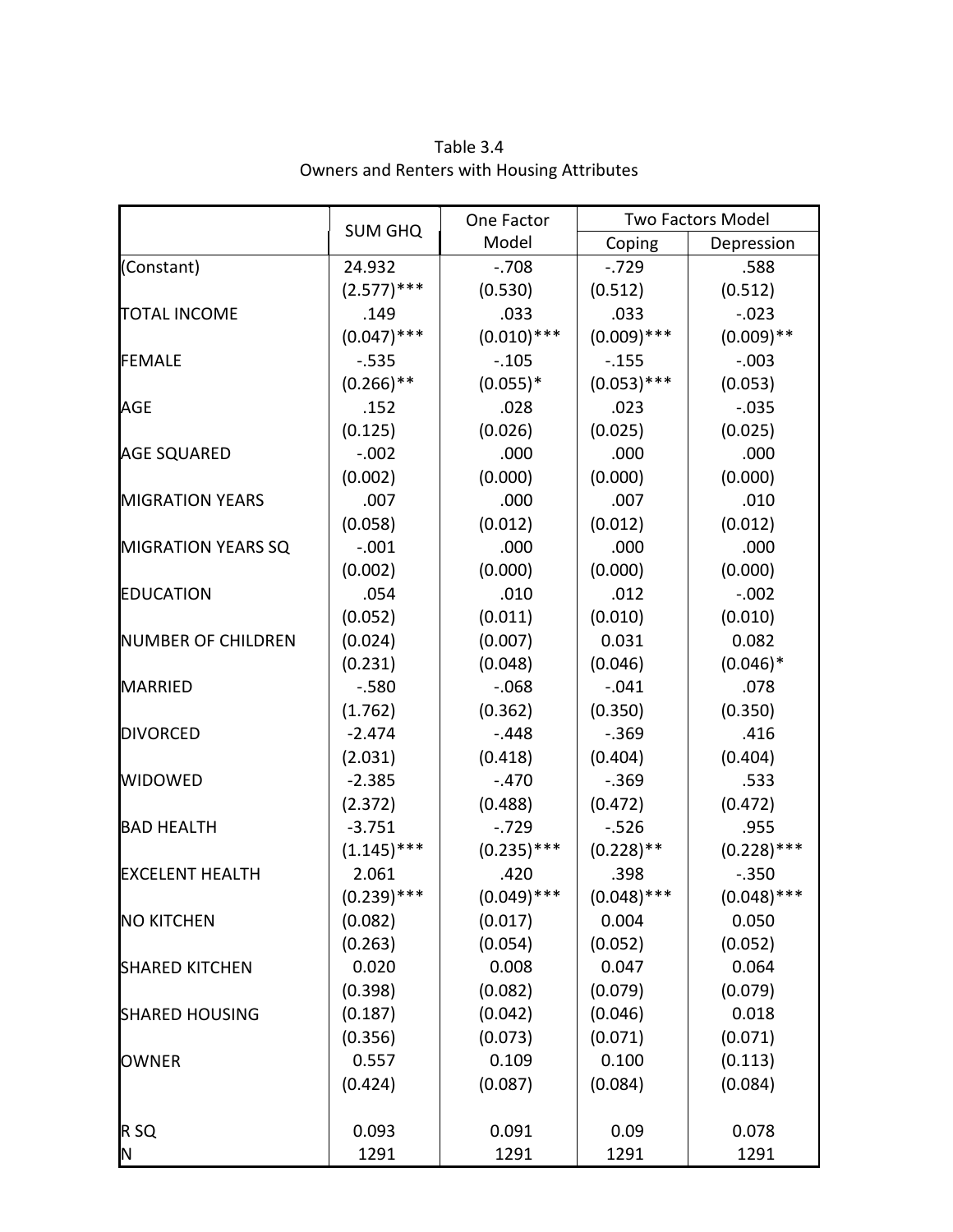#### **Appendix**

## Table A1: GHQ-12 Questionnaire

- 1: Been able to concentrate on whatever you are doing (P)
- 2: Lost much sleep over worry (N)
- 3: Felt that you are playing a useful part in things (P)
- 4: Felt capable of making decisions about things (P)
- 5: Felt constantly under strain (N)
- 6: Felt you couldn't overcome your difficulties (N)
- 7: Been able to enjoy your normal day to day activities (P)
- 8: Been able to face up to your problems (P)
- 9: Been feeling unhappy and depressed (N)
- 10: Been losing confidence in yourself (N)
- 11: Been thinking of yourself as a worthless person (N)
- 12: Been feeling reasonably happy, all things considered (P)

The six **positive** questions are 1, 3, 4, 7, 8, and 12. They were coded from the most positive to the least positive:  $3$  = Better than usual,  $2$ = Same as usual,  $1$ = Less than usual,  $0$ =Much less than usual.

The six **negative** questions are 2, 5, 6, 9, 10, and 11. They were codded from the least negative to the most negative:  $3 = Not$  at all,  $2 = No$  more than usual,  $1 = Rather$  more than usual,  $0 =$ Much more than usual

For an individual the scores are usually added so that the total score ranges from 0 to 36; an individual with total score of 12 or less is often considered a "case."

Source: RUMiC 2008.